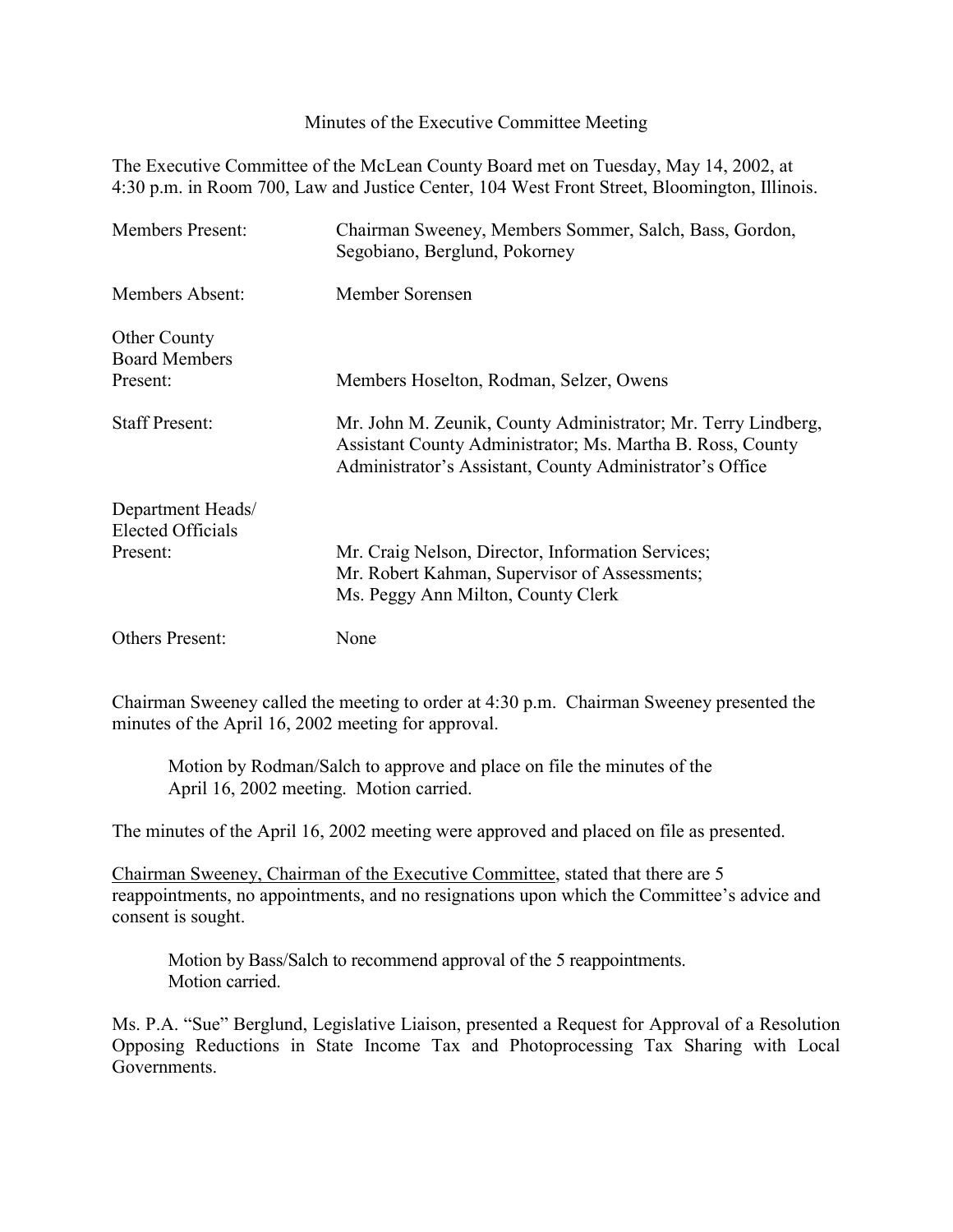Minutes of the Executive Committee Meeting May 14, 2002 Page Two

> Motion by Berglund/Sommer to recommend approval of the Resolution Opposing Reductions in State Income Tax and Photoprocessing Tax Sharing with Local Governments.

This resolution addresses a proposal which is currently before the Illinois General Assembly. The proposal suggests that the local one-tenth share of State income tax distributed to cities and counties, be reduced to a one-eleventh share. It further proposes that the photoprocessing sales tax sharing with cities and counties be abolished. The impact on Illinois' cities and counties is expected to be significant, in the event that the proposal is approved.

Chairman Sweeney stated that he has sent letters to all applicable State Senators and Representatives regarding this issue. To date, he has received two (2) responses: one from State Representative Dan Rutherford, who telephoned from Springfield; and, one from State Representative Keith Sommer, who sent a response in support of the County's position.

Mr. Segobiano asked whether any other responses were received from State Senators or Representatives. Chairman Sweeney replied that no other responses have been received at this time.

Chairman Sweeney noted that it is important to continue communication with State legislators with regard to this issue, so that it will remain at the forefront of budget discussions in the legislature.

Mr. Lindberg commented that the Resolution details the specific cost to McLean County. However, it also illustrates the effect that such a proposal would have on most of the cities and counties throughout the State. The motion was proposed by Illinois Senate Republicans as a possible way to help balance the State's ailing budget. Unless a strong negative response is received from cities and counties throughout the State, the proposal would remain under consideration in order to reduce the gap between the State's projected revenues and expenditures.

Mr. Lindberg remarked that the current session of the General Assembly has been extended until the end of May, 2002. He stated that communication with legislators while the session is still open is crucial to reducing the negative impact of certain budget cuts and other budget balancing measures in McLean County.

Mr. Sommer asked whether it would be more appropriate to make the Resolution more inclusive. There are other areas that will experience significant budget cuts, such as the Illinois Supreme Court, which could experience as much as a 10% reduction. Mr. Lindberg stated that this issue might need to be addressed in a different fashion.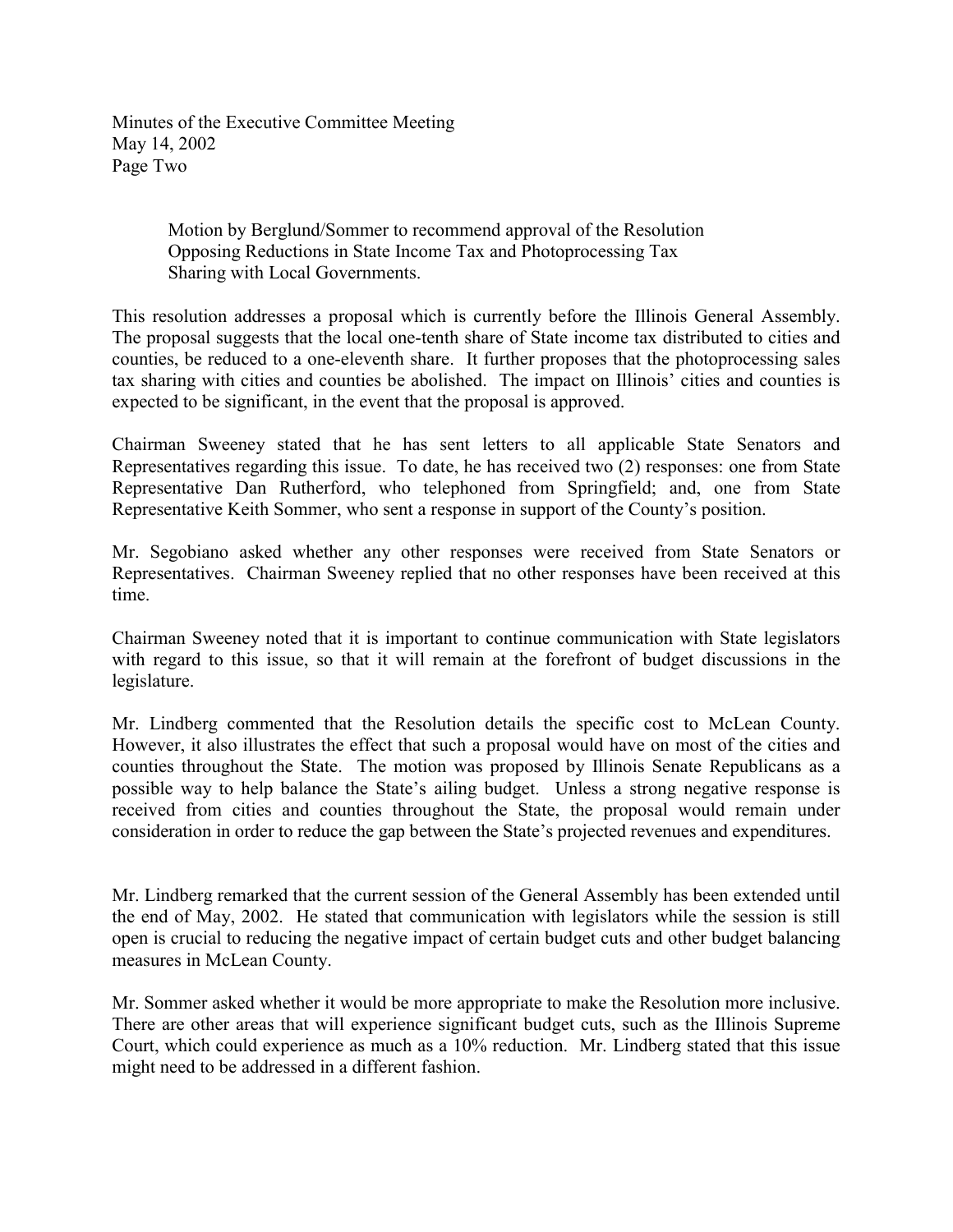Minutes of the Executive Committee Meeting May 14, 2002 Page Three

Mr. Segobiano asked for a projected date for the adoption of the new State budget. Mr. Lindberg responded that a date for budget adoption is unknown at this time. However, since the General Assembly has extended its current session to May 31, 2002, that may be the date of adoption.

Chairman Sweeney asked if the Committee members had any further questions or comments. Hearing none, Chairman Sweeney called for a vote on the previous motion.

Motion carried.

Chairman Sweeney presented a request for approval of the Request Received from Empire Township to Change Location of Polling Place.

Motion by Bass/Pokorney to recommend approval of a Request Received from Empire Township to Change Location of Polling Place. Motion carried.

Chairman Sweeney presented a request for approval of a Resolution Approving the Request Received from the Normal Township Supervisor and the McLean County Clerk to Combine Normal Precincts 17, 18, and 19.

Motion by Berglund/Bass to recommend approval of a Resolution Approving the Request Received from the Normal Township Supervisor and the McLean County Clerk to Combine Normal Precincts 17, 18, and 19. Motion carried.

Chairman Sweeney presented a Resolution Proclaiming June 21, 2002 as "We Carry the Torch Day" in McLean County. The Special Olympics Illinois State Summer Games are scheduled for June 21, 22, and 23, 2002. The Law Enforcement Torch Run, which will occur during that time, is the single largest fund-raising event benefiting Special Olympics Illinois.

Motion by Pokorney/Salch to recommend approval of a Resolution Proclaiming June 21, 2002 as "We Carry the Torch Day" in McLean County. Motion carried.

Chairman Sweeney presented a Resolution Declaring and Proclaiming Thursday, May 23, 2002 as "YWCA Women of Distinction Day" in McLean County. The Women of Distinction Awards Program is a nationally established YWCA event that recognizes the professional and personal achievements of women in McLean County.

Motion by Sommer/Pokorney to recommend approval of a Resolution Declaring and Proclaiming Thursday, May 23, 2002 as "YWCA Women of Distinction Day" in McLean County. Motion carried.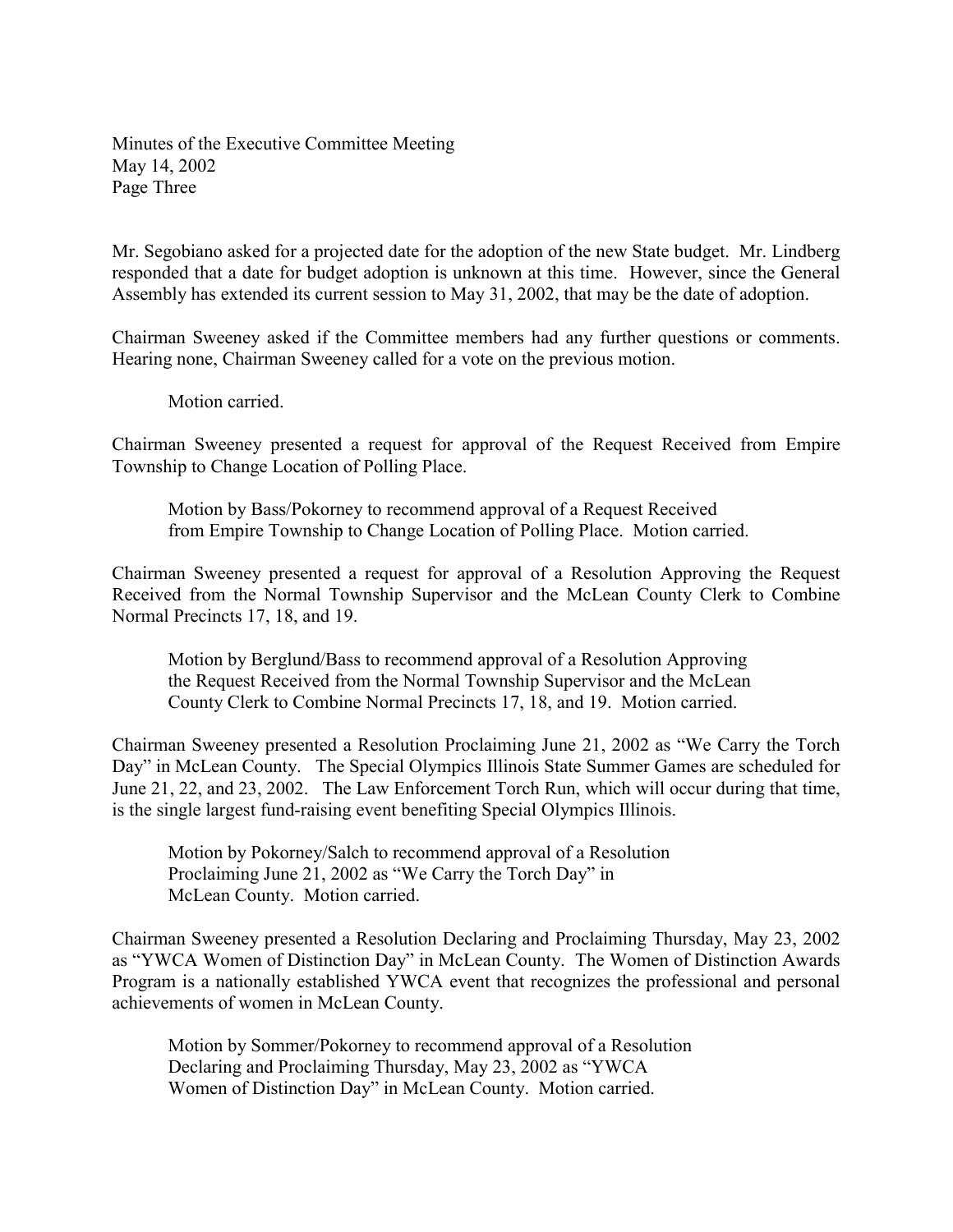Minutes of the Executive Committee Meeting May 14, 2002 Page Four

Mr. "Duffy" Bass, Chairman of the Transportation Committee, presented an Intergovernmental Agreement with the Illinois Department of Transportation for Access Management. He explained that this grant is for a total of \$40,000.00, of which \$36,000.00 is to be provided by both State and Federal funding. The \$4,000.00 local match is to be split between the City of Bloomington (the "City"), the Town of Normal (the "Town"), and McLean County (the "County"). The grant will cover the costs of a consultant's services to develop an access management plan for City, Town and County streets and highways. McLean County Regional Planning Commission will administer the project.

Motion by Bass/Salch to recommend approval of an Intergovernmental Agreement with the Illinois Department of Transportation for Access Management.

Mr. Hoselton cited Part 2(c), Non-Appropriation, of the Agreement, as stating that the Agreement is subject to termination and cancellation in the absence of payments under the terms of the Agreement. He asked what happens in the event that only a portion of the funds are appropriated. Chairman Bass replied that either the Illinois General Assembly or the United States Congress has the right to rescind the project at any time, for any reason.

Chairman Sweeney remarked that all such projects are funded on a year-to-year basis. Therefore, any project could be subject to termination if sufficient funding is not appropriated.

Mr. Zeunik explained that any such Agreement would simply end if funding was not renewed. If the County has incurred expenses, the County could pursue a claim in the Court of Claims for reimbursement.

Mr. Sommer asked whether the consultant would officially be employed by one or all of the municipalities, or by the State. Mr. Zeunik responded that the consultant would be a private firm that has expertise in transportation and access management plans.

Mr. Sommer asked if the consultant would be subject to a non-appropriation clause in his contract. Mr. Zeunik responded that a standard consultant's contract for this type of work would generally contain a cancellation clause. This would govern the work and payment requirements in the event that the State rescinded its funding.

Motion carried.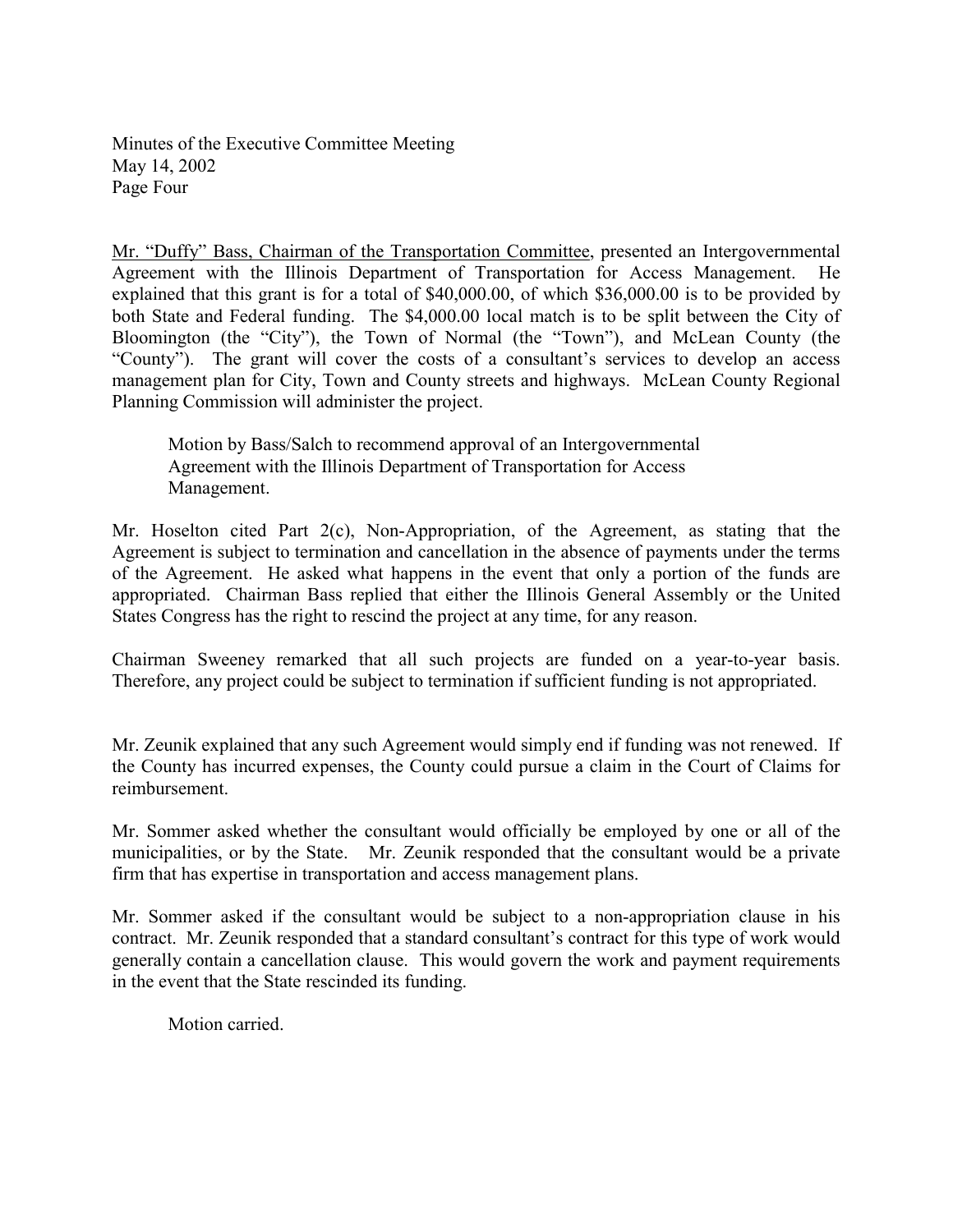Ms. Sue Berglund, Vice Chairman of the Finance Committee, stated that there are four items for Committee Action. She presented the Application For Downstate Non-Metro Areas Small Capital Assistance Grant for SHOW BUS.

Minutes of the Executive Committee Meeting May 14, 2002 Page Five

> Motion by Berglund/Salch to recommend approval of the Application for Downstate Non-Metro Areas Small Capital Assistance Grant for SHOW BUS.

Ms. Berglund stated that the application for \$4,510.00 is to purchase one copier and one printer.

Motion carried.

Ms. Berglund presented an Ordinance Setting Salaries of the Members of the McLean County Board.

Motion by Berglund/Salch to recommend approval of an Ordinance Setting Salaries of the Members of the McLean County Board.

Mr. Rodman stated that there was a change within the Ordinance to increase the salary for members of the Executive Committee. He asked whether that includes those Executive Committee members who are not chairmen of other Committees. He noted that the investment in time and commitment by the members of the Executive Committee did not seem to him to be substantial enough to warrant such an increase. Ms. Berglund explained that the increase was intended for the three at-large members of the Executive Committee.

Mr. Zeunik explained that in December, 2000, when the Committees were reorganized and the Rules of the McLean County Board were amended, provision was made for the Chairman to appoint three (3) at-large members to the Executive Committee. The Finance Committee agreed that the at-large members should receive the same compensation as a Chairman of a standing committee. It was felt that at-large members could provide valuable perspectives on issues, as well as the benefit of their experience and expertise on a variety of matters.

Chairman Sweeney remarked that the Executive Committee might also utilize sub-Committees on occasion. He stated that such an instance would precipitate Committee members' attendance at additional meetings. He further stated that members should be adequately compensated for their investment of time.

Mr. Owens asked what is the time interval between salary changes for County Board members and other County offices. Mr. Zeunik responded that Illinois law requires that the Board set the salaries for Countywide elected officials not less than 180 days prior to the time that they are sworn into office. The salaries are then set for the term and cannot be changed during the term of office.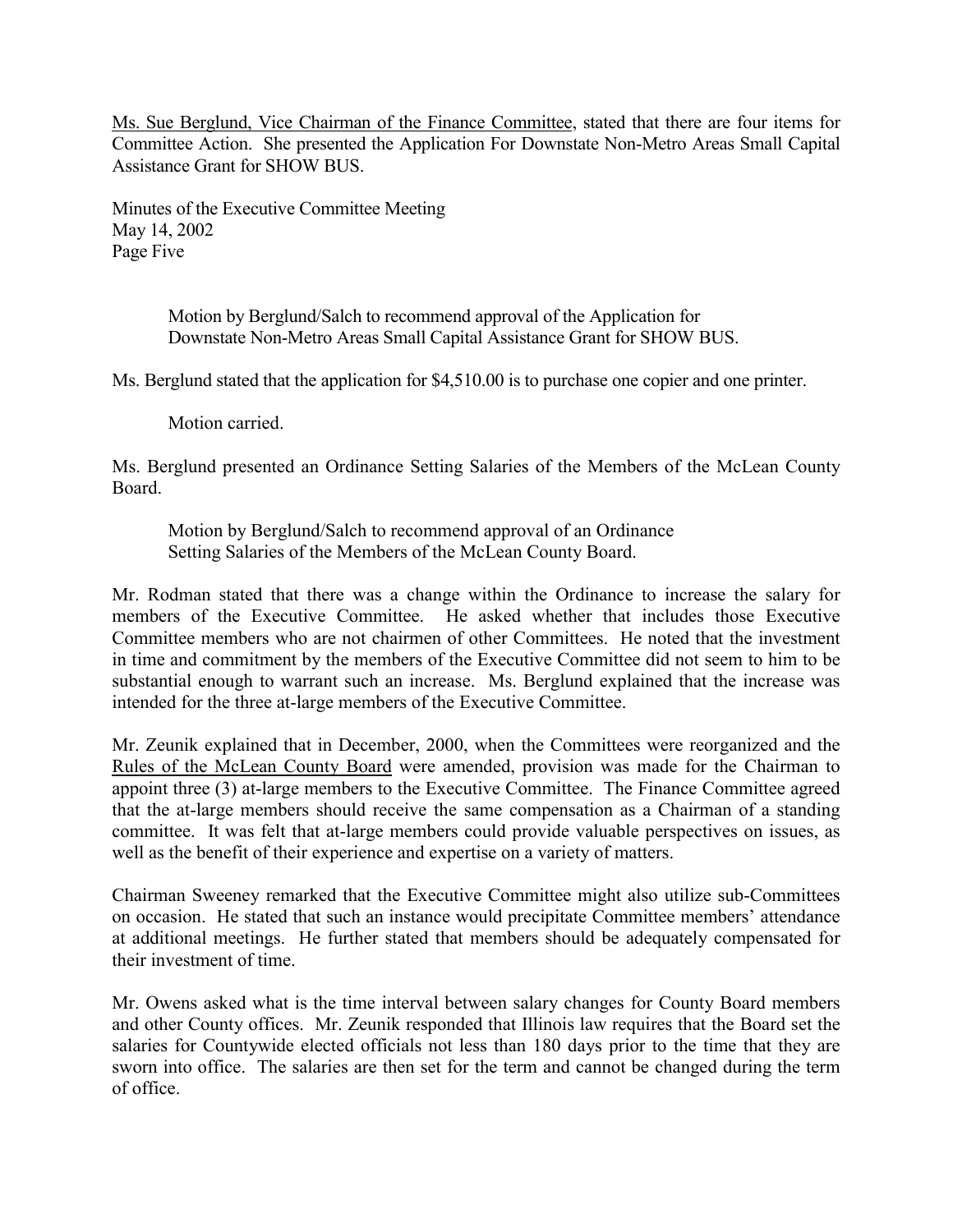Mr. Zeunik explained that the same general procedure applies for the setting of salaries of the County Board members. Those salaries must also be set not less than 180 prior to the members being sworn in. He further explained that this year is somewhat unique in that all 20 Board Minutes of the Executive Committee Meeting May 14, 2002 Page Six

members must stand for election. This year is the one time that the Board can set salaries, and those salaries will affect all 20 members. If the Board chooses to change salaries in May, 2004, then those changes would only affect the 10 members who were elected in 2004. Salaries for both Board members and other Elected Officials alike cannot be changed in mid-term.

Mr. Zeunik commented that the last time the Board salaries were changed was four years ago, when the current salary structure was adopted. Chairman Sweeney noted that the first time a salary was set for members of the Board was in 1986. Prior to that time, members were paid on a per diem basis.

Chairman Sweeney asked if the Committee members had any further questions or comments. Hearing none, Chairman Sweeney called for a vote on the previous motion.

Motion carried. Mr. Rodman voted No.

Ms. Berglund presented an Ordinance Establishing the Annual Salary of the Sheriff, County Treasurer, and County Clerk.

Motion by Berglund/Bass to recommend approval of an Ordinance Establishing the Annual Salary of the Sheriff, County Treasurer, and County Clerk. Motion carried.

Ms. Berglund presented a request for approval of a Resolution Establishing the Budget Policy for Fiscal Year 2003.

Motion by Berglund/Salch to recommend approval of the Resolution Establishing the Budget Policy for Fiscal Year 2003.

Mr. Rodman cited Chapter 12.23-1(F), which addresses the Employee Health Benefit Fund. He asked why provision is still made for this fund, since the County no longer maintains a selffunded health insurance plan. Mr. Lindberg explained that the County continues to maintain a Health Benefit Fund with a fund balance in it. It is not used at this time because the County is not offering a self-funded health insurance option. Both of the choices for employee health insurance are both fully-insured options. However, the Health Benefit Fund continues to be maintained in anticipation of a future need for it, if circumstances permit.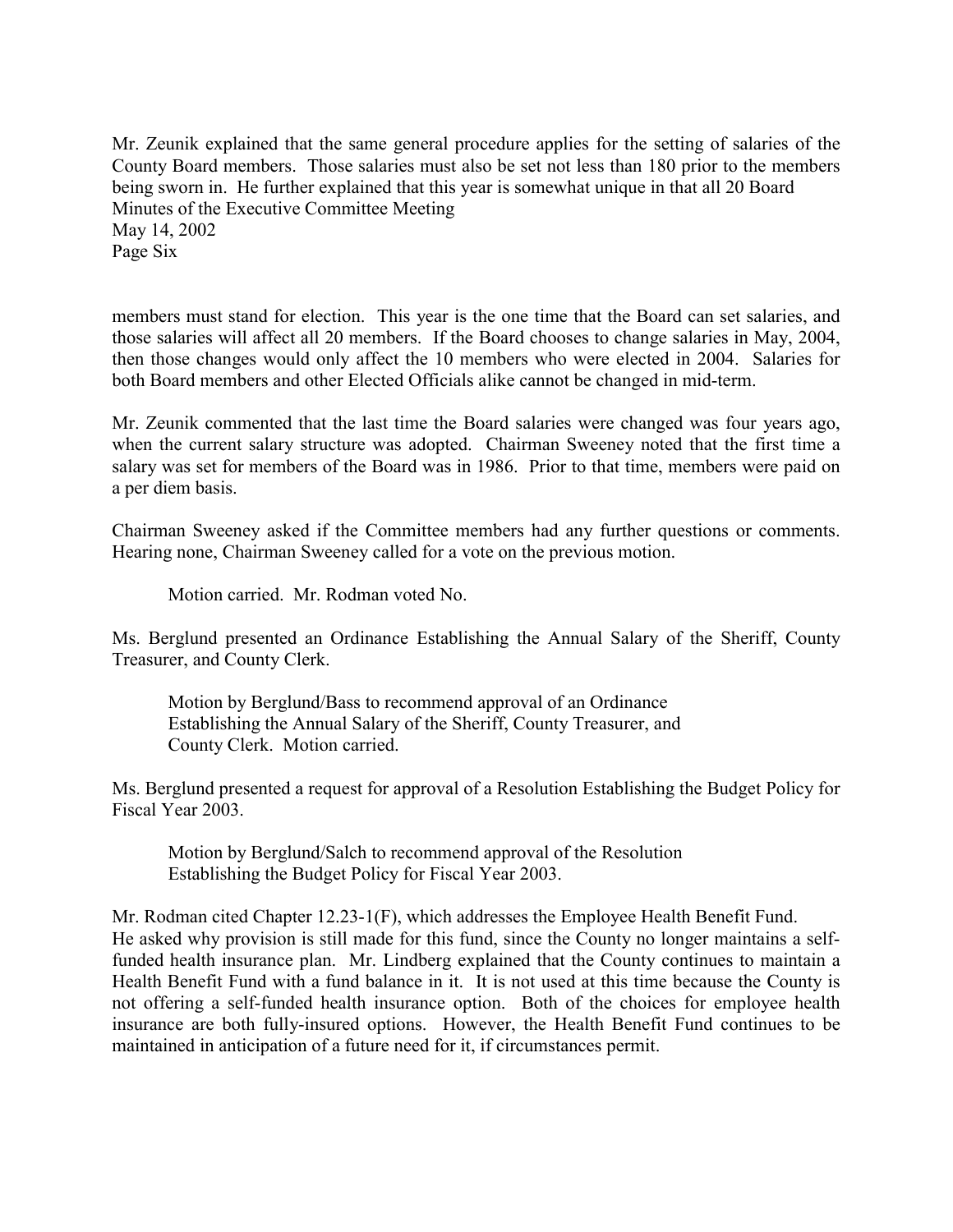Mr. Rodman asked what the funds are used for currently. Mr. Lindberg replied that the funds currently remain in the Fund without use, with the exception of funding the modest cost of the Employee Wellness Fairs at the Health Department.

Minutes of the Executive Committee Meeting May 14, 2002 Page Seven

Ms. Berglund remarked that there are two changes of note in the proposed resolution. First, is Section 12.27-2(I) under Employee Compensation, states that, "Any position which has been reclassified or has received a salary regrade during the Fiscal Year 2002 budget preparation cycle shall not be considered for reclassification or salary regrade during the Fiscal Year 2003 budget preparation cycle." Also, Ms. Berglund noted a scrivener's error in the following paragraph. It is labeled as (I), but should be labeled as (J).

The second change noted by Ms. Berglund appears on Schedule A of the Resolution. Times have been changed to shorten the times for Committees to review the budget, as well as more time to submit budget materials to the Board for its review. The proposed time for the budget to be submitted to the Board is now October 2002, rather than the customary time of September.

Mr. Zeunik explained that the original calendar that was presented to the Finance Committee followed the customary cycle, with the Recommended Budget being presented in September. The oversight Committees and the Executive Committee would then customarily have from the middle of September until the Executive Committee meeting in November to review the Recommended Budget. When the proposed resolution was presented to the Finance Committee, a recommendation was made to move the presentation of the Recommended Budget back one month to the October meeting. The Committees would then have a period from October  $16<sup>th</sup>$ through November  $8<sup>th</sup>$  as the time to review the budget.

Mr. Zeunik remarked that the justification for the change in the budget schedule was due to the uncertainty of the State budget. He explained that even if the Legislature adjourns on June 1, 2002, it may be up to 60 days before the County will know what is actually contained in the State budget and what impact it may have on the County. In particular, areas such as reimbursement of salaries will be of special concern. The Finance Committee's objective was to give the Administrator's Office more time to review the changes made by the State and to have more and better information to apply during the budget preparation process.

Mr. Segobiano asked what will happen to grant funded programs in the event that funding for various programs is interrupted. Mr. Zeunik responded that typically, programs would cease operation if their funding stream were interrupted. There is a possibility that this will be the case during Fiscal Year 2003, although it is premature to predict such action at this point in time.

Mr. Sommer stated that he objects to the proposed changes in the budget preparation cycle. He noted that such a shortened cycle does not allow for adequate examination of budget material. It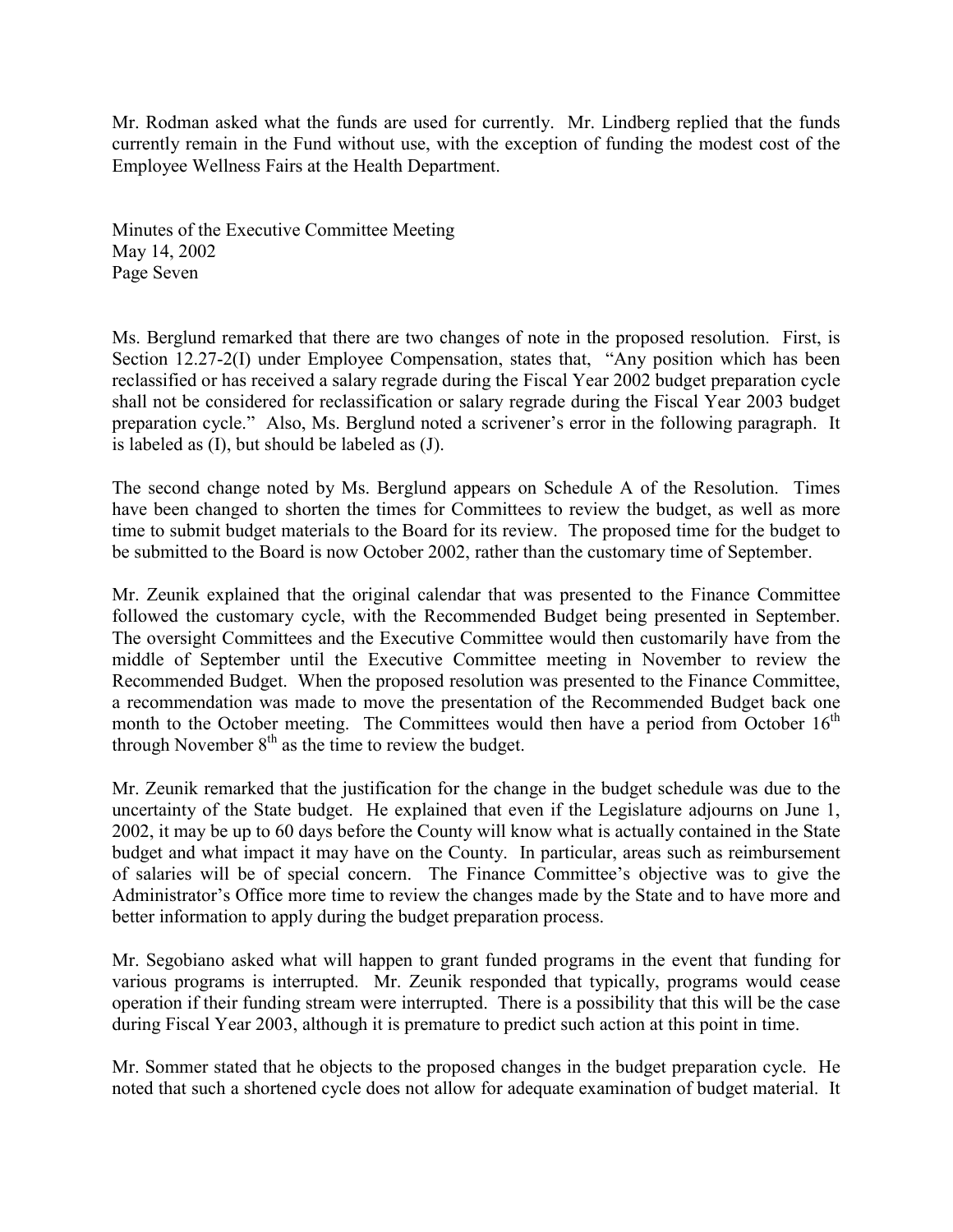also places a heavy burden on certain Committees to adequately accommodate the review of the budget. He asked if additional time could be allotted.

Minutes of the Executive Committee Meeting May 14, 2002 Page Eight

Mr. Zeunik stated that the present schedule could be continued, or a Special County Board Meeting could be scheduled in early October to present the budget. In that way, there could be 6 weeks to schedule Committee meetings and review the budget, rather than four.

Mr. Zeunik remarked that the Administrator's Office would comply with whatever schedule the Board selects. However, if the presentation of the Recommended Budget is moved to October, the time for consideration will be compressed. For some Committees, this time consideration may not be an issue. However, the Finance Committee and the Justice Committee may find that the compressed schedule does not allow for sufficient time to examine budget material adequately.

Mr. Rodman asked whether approval of the budget must be accomplished in November of each fiscal year, or whether the budget could be approved in December, to allow for more time to thoroughly examine it. Mr. Zeunik replied that the preferred time for budget approval is in November. This permits Motions for Reconsideration to be accommodated at the December meeting. Additionally, the Property Tax Levy is required to be filed in the County Clerk's Office not later than December  $31<sup>st</sup>$  of each year. By adopting the budget in November, it allows the Administrator's Office sufficient time to file the Property Tax Levy Ordinance with the County Clerk's Office.

Chairman Sweeney stated that 2002 is an election year and some of the members of the current Board are not running for reelection. Therefore, if budget approval is postponed until December 2002, after the newly-elected Board members are installed in their positions, the Fiscal Year 2003 budget will be approved by some Board members who have not had the benefit of participating in the budget meetings conducted during the autumn months.

Chairman Sweeney asked if the Committee members had any further questions or comments. Hearing none, Chairman Sweeney called for the vote on the previous motion.

## Motion carried.

Ms. Berglund stated that the Finance Committee would have two items for presentation to the Board. The first is a Collective Bargaining Agreement with AFSCME Local 537 for County Highway employees. The second is the Risk Management Fund Report for the First Quarter, Fiscal Year 2002.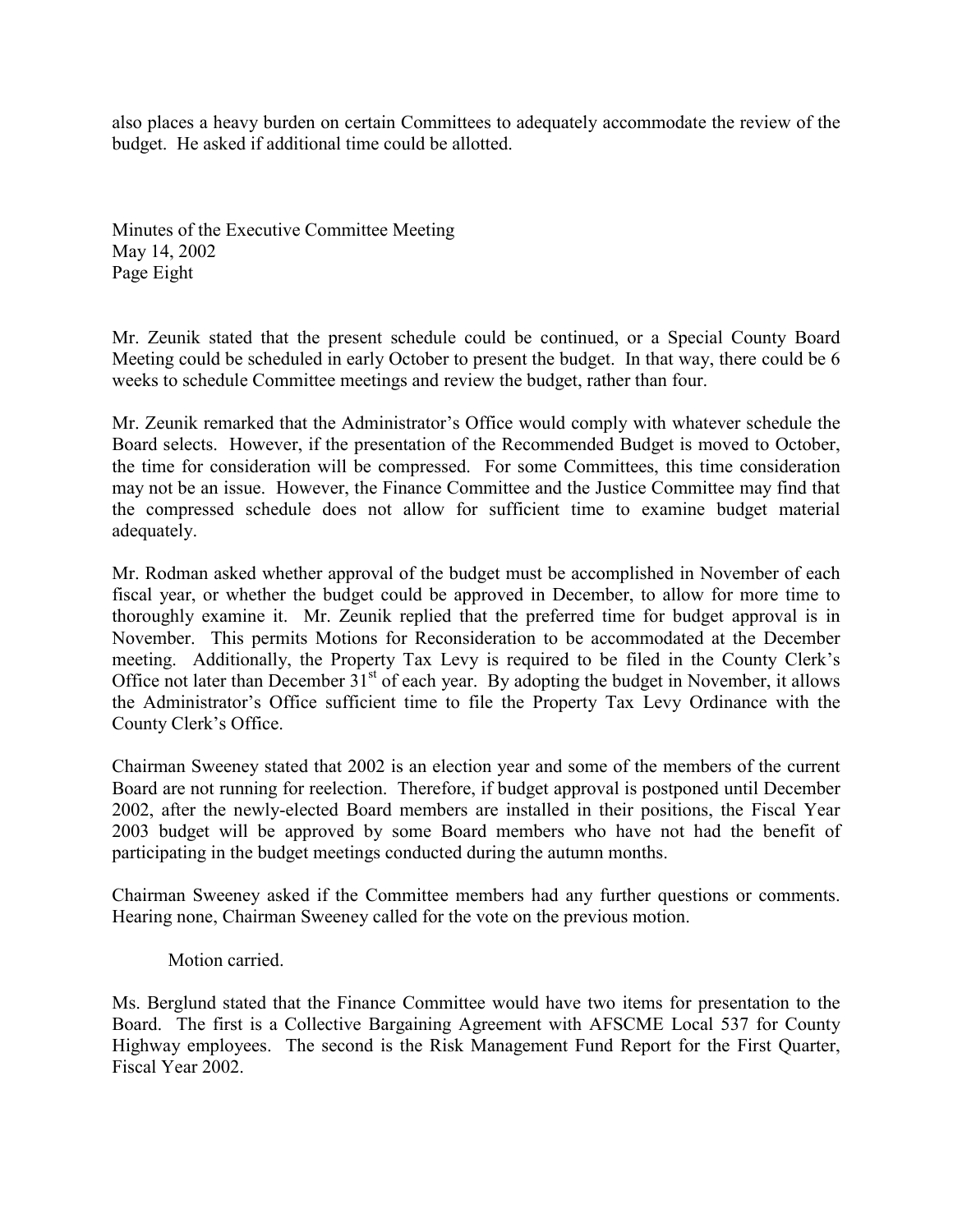Mr. Craig Nelson reported that the Information Services Department has now established computer network connectivity with the Regional Planning Commission. He stated that this should facilitate the handling of data to Regional Planning. They are now maintaining the cadastral map for the County. Also, Mr. Nelson reported that the software conversion to a new

Minutes of the Executive Committee Meeting May 14, 2002 Page Nine

system in the Recorder's Office is progressing well. An implementation plan will be put in place on May  $30<sup>th</sup>$ , although the actual conversion will not take place at that time.

Chairman Sweeney asked whether the conversion would place the Recorder's Office computers on the County's mainframe computer. Mr. Nelson responded that the Recorder's Office will not be on the mainframe computer. Rather, they are converting to a new software system.

Mr. Joe Sommer, Chairman of the Justice Committee, announced that the two Emergency Appropriation Ordinances that were scheduled for action by the Executive Committee, would need to be considered first by the Justice Committee in a Stand-Up meeting prior to the May County Board meeting. He noted that insufficient documentation was provided to the Justice Committee, and therefore, each item would need to be considered further.

Mr. Sommer noted that the Justice Committee had six other items to present to the Board at the May 2002 meeting.

Mr. Selzer asked whether the request by the Sheriff's Department to Advertise for Bids for a 400 MHz Radio System was just an authorization, or was it actual bids submitted for approval. Mr. Sommer responded that it is an authorization to obtain bids. No action had been taken yet.

Mr. Selzer stated that he would like to thank the Justice Committee for their approval of the Resolution Requesting That Emergency Telephone Systems Board Take Immediate Action to Provide Law Enforcement Agencies in McLean County with Public Safety Radio communication System That Exceeds the Minimum Standards.

Mr. Ray Rodman, Vice Chairman of the Land Use and Development Committee, stated that the Committee has no items for action at this time. There will be one zoning case presented to the Board that is presented without recommendation from the Zoning Board of Appeals.

Mr. Gene Salch, Chairman of the Property Committee, presented a request to approve a National Tree Trust Community Tree Planting Grant, which will benefit the Park's and Recreation Department.

Motion by Salch/Pokorney to recommend approval of a National Tree Trust Community Tree Planting Grant. Motion carried.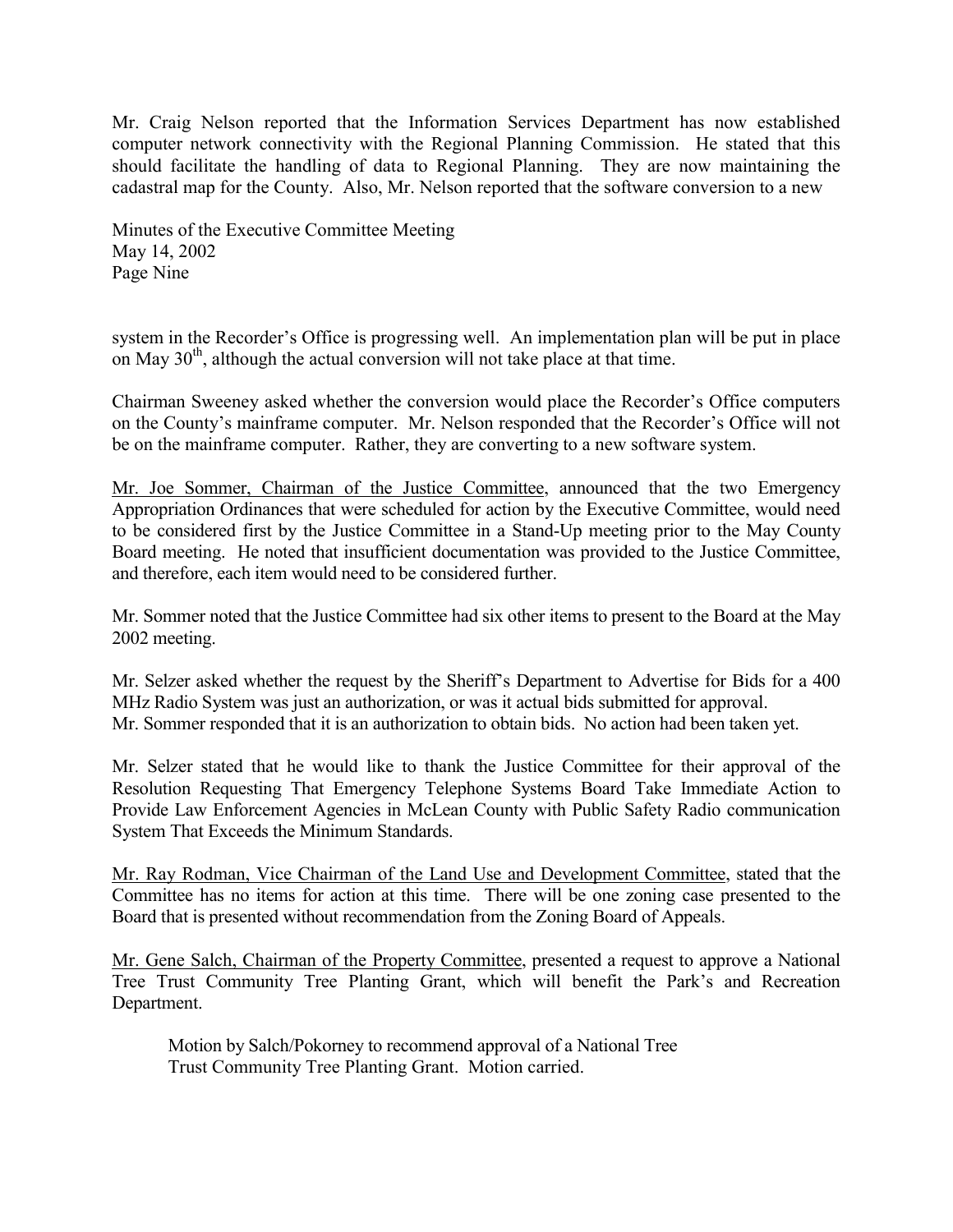Mr. Zeunik presented three exhibits to illustrate the status of the three (3) major State reimbursements that the County receives. Those three revenue sources are: Retailers Occupational Tax Revenue; State Income Tax Revenue; and, the Personal Property Replacement Tax.

Minutes of the Executive Committee Meeting May 14, 2002 Page Ten

Mr. Zeunik stated that the Year To Date Sales Tax Revenue is currently 3.4% ahead of the previous year, and is also running slightly ahead of expectations for this point in the fiscal year. The State Income Tax Revenue is also both slightly ahead of budget and slightly ahead of projections for this point in the fiscal year.

Mr. Zeunik explained that the Personal Property Replacement Tax, which is paid by corporations and partnerships, has produced less revenue this year, than during the previous year at this time. Such a result is not entirely unexpected, given the sagging economy presently experienced throughout the country.

Mr. Zeunik remarked that the County's General Fund shows revenues of 21.47% of budget for Fiscal Year 2002. In Fiscal Year 2001 at this time, revenues were at 21.76% of budget. Therefore, no significant change is shown.

Expenses through April  $30<sup>th</sup>$  at this time in Fiscal Year 2001, were at 30.89% of budget. Through April  $30<sup>th</sup>$  this year, expenses are at 30.86% of budget. Mr. Zeunik noted little change in this area, as well. Overall, the County's General Fund is doing well at this point in Fiscal Year 2002.

State Reimbursements, specifically Medicaid reimbursement for the Nursing Home, is still 114-115 days late. The County is also awaiting salary reimbursements for March 2002 for the Supervisor of Assessments and for the probation officers in the Court Services Department. State Reimbursement for the State's Attorney's salary for February has not yet arrived. Reimbursement for the Title IV-D Child Support Program is awaiting April's reimbursement.

Mr. Sommer remarked that he is expecting the figures to drop in the foreseeable future. He asked whether there is an expectation that a drop in revenues and reimbursements will appear suddenly. Mr. Zeunik responded that he has expected to see some decline since January 1, 2002, and to date, the anticipated declines have not materialized. However, he stated that he would closely monitor the situation in Springfield and keep the Committee updated.

Chairman Sweeney presented the bills and transfers as recommended by the Auditor's Office for approval.

Motion by Sommer/Berglund to recommend approval of the bills and transfers as recommended by the Auditor's Office as of April 30, 2002. Motion carried.